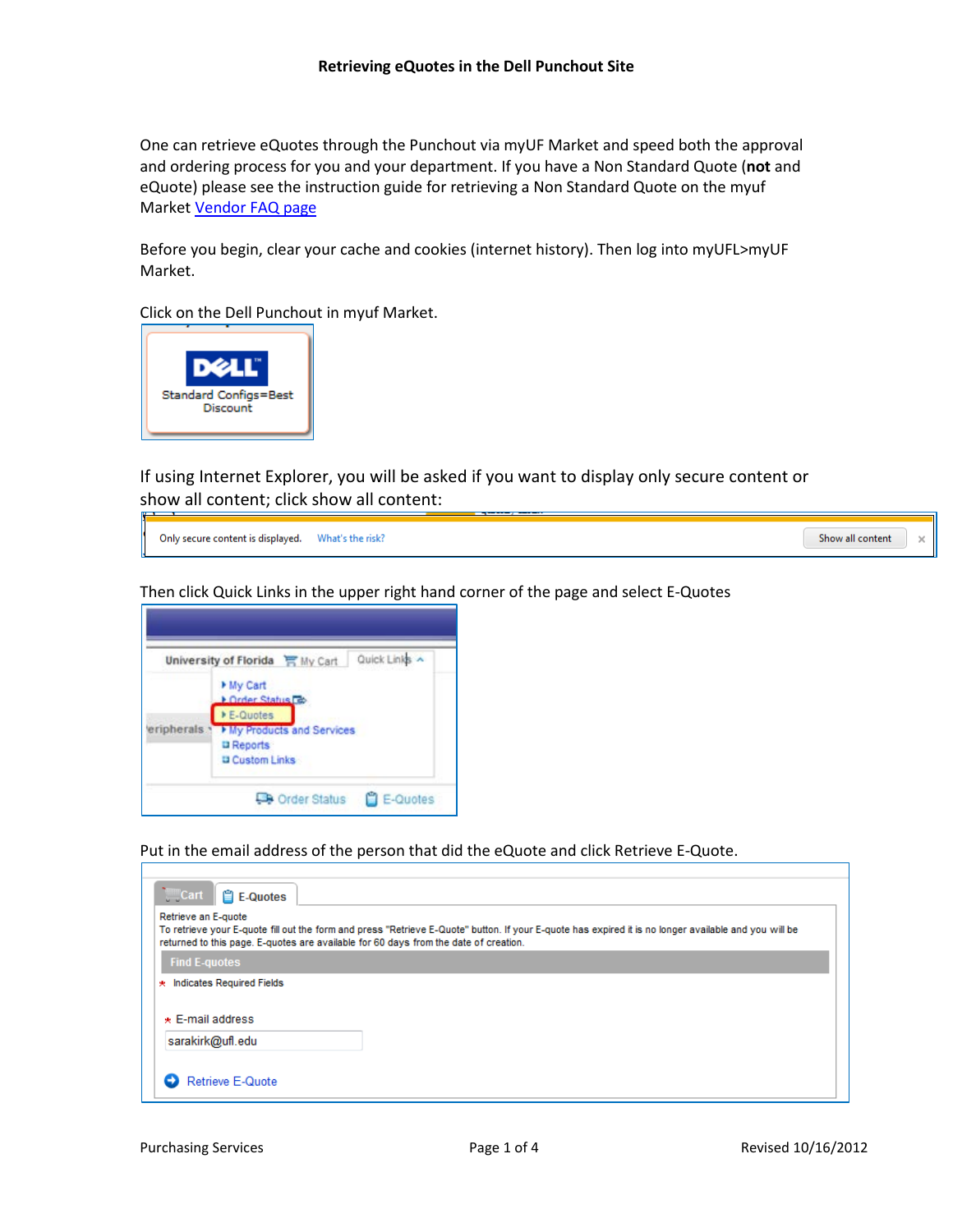Find the eQuote number you need and click Create Order Requisition. If you need to be sure it is the right one, click the eQuote number to review the order; otherwise click the arrow under Create Order Requisition

| E-quotes<br><b>Cart</b>                                                                     |                         |                   |                     |                           |                          |                                 |                             |
|---------------------------------------------------------------------------------------------|-------------------------|-------------------|---------------------|---------------------------|--------------------------|---------------------------------|-----------------------------|
| <b>Display</b>                                                                              |                         |                   |                     |                           |                          |                                 |                             |
| Select your viewable column headers. Your table will be modified based upon your selection. |                         |                   |                     |                           |                          |                                 |                             |
| E-quote Name<br>$\blacktriangledown$                                                        | Authorized Buyer  v     | Created By        | ۰                   |                           | ×<br><b>Created Date</b> | <b>Sub Total</b>                | $\overline{\phantom{a}}$    |
| All<br>Filter by Authorized Buyer                                                           |                         | ×                 |                     | Filter by Order Submitted | All                      | $\overline{\phantom{a}}$        | $\blacktriangleright$ Apply |
| <b>E-quote Number</b><br><b>E-quote Name</b>                                                | <b>Authorized Buyer</b> | <b>Created By</b> | <b>Created Date</b> | <b>Sub Total</b>          | <b>Total</b>             | <b>Create Order Requisition</b> | <b>Delete</b>               |
| 1016327006909<br>Desktop                                                                    |                         | Sara C Stanford   | 10/16/2012          | \$1,014.24                | <b>Not Calculated</b>    | Θ                               | 侖                           |
|                                                                                             |                         |                   |                     |                           |                          |                                 |                             |

Next review the order and click the green Create Order Requisition button at the bottom right of your cart

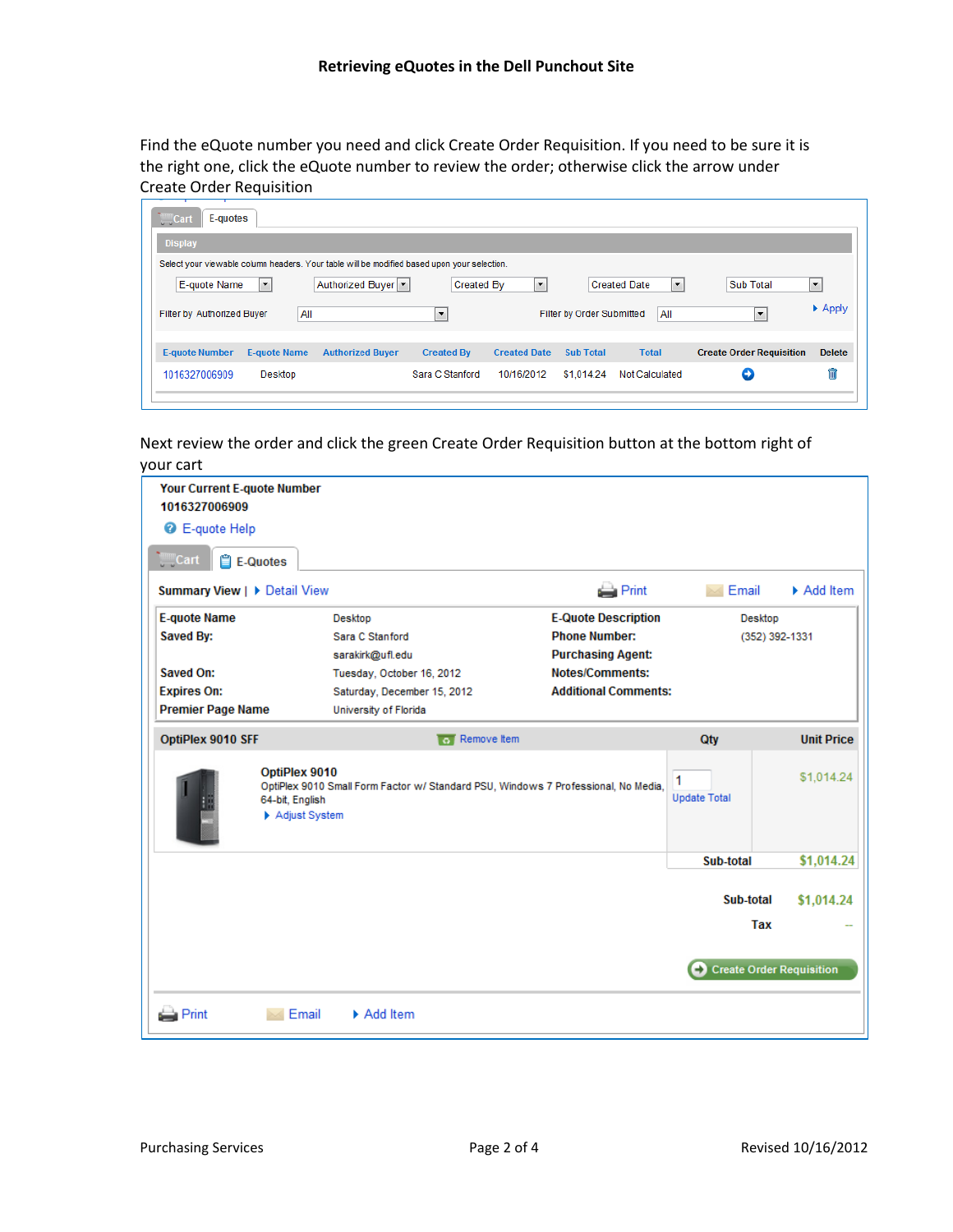## **Retrieving eQuotes in the Dell Punchout Site**

| Shipping                              | Secure Shopping Guarantee                               | lortor                                                                                                                                                                                                                                                                                                                                                                                                                |
|---------------------------------------|---------------------------------------------------------|-----------------------------------------------------------------------------------------------------------------------------------------------------------------------------------------------------------------------------------------------------------------------------------------------------------------------------------------------------------------------------------------------------------------------|
| <b>SHIPPING</b>                       | <b>PAYMENT</b>                                          | <b>VERIFY &amp; SUBMIT ORDER REQUISITION</b>                                                                                                                                                                                                                                                                                                                                                                          |
| * Indicates Required Fields           |                                                         |                                                                                                                                                                                                                                                                                                                                                                                                                       |
|                                       |                                                         | <b>Continue</b>                                                                                                                                                                                                                                                                                                                                                                                                       |
| <b>Shipping &amp; Handling Method</b> |                                                         |                                                                                                                                                                                                                                                                                                                                                                                                                       |
| <b>Shipping Option</b>                |                                                         |                                                                                                                                                                                                                                                                                                                                                                                                                       |
|                                       | No Charge - Lowest Cost 3-5 Day Delivery                |                                                                                                                                                                                                                                                                                                                                                                                                                       |
| <b>★ Trade Compliance</b>             |                                                         |                                                                                                                                                                                                                                                                                                                                                                                                                       |
|                                       | I WILL NOT export this order outside the United States. |                                                                                                                                                                                                                                                                                                                                                                                                                       |
|                                       | I WILL export this order outside the United States.     |                                                                                                                                                                                                                                                                                                                                                                                                                       |
|                                       |                                                         | The export of any product and software purchased from Dell must be made in accordance with all relevant laws of the United States,<br>including and without limitation, the U.S. Export Administration Regulations. This may require that you obtain a formal export license or<br>make certain declarations to the United States Government regarding product(s) to be exported, their destination or their end-use. |
|                                       |                                                         | <b>Continue</b>                                                                                                                                                                                                                                                                                                                                                                                                       |
|                                       |                                                         | You get one more chance to be sure and then click the green Submit Order Requisition button.                                                                                                                                                                                                                                                                                                                          |

Answer these quick questions (these are example answers – you'll answer for you):

| <b>VERIFY &amp; SUBMIT ORDER REQUISITION</b><br>Secure Shopping Guarantee                                                                                                                                                                                                                                                                                                                                                                                                                                                                                                                                                                                                                                                                                                                                      | orto<br>powered by VeriSian |  |  |  |  |
|----------------------------------------------------------------------------------------------------------------------------------------------------------------------------------------------------------------------------------------------------------------------------------------------------------------------------------------------------------------------------------------------------------------------------------------------------------------------------------------------------------------------------------------------------------------------------------------------------------------------------------------------------------------------------------------------------------------------------------------------------------------------------------------------------------------|-----------------------------|--|--|--|--|
| <b>PAYMENT</b><br><b>SHIPPING</b><br><b>VERIFY &amp; SUBMIT ORDER REQUISITION</b>                                                                                                                                                                                                                                                                                                                                                                                                                                                                                                                                                                                                                                                                                                                              |                             |  |  |  |  |
| Your Order Requisition is nearly complete. Please review the following details and edit if necessary. Select "Submit Order<br>Requisition" (bottom right) to submit.<br>Unless you have a separately signed agreement between you and Dell that specifically applies to this order, by clicking<br>on the "Submit Your Order" button, you agree to Dell's COMMERCIAL TERMS OF SALE (for purchases meant for internal<br>use), or the RESELLER TERMS OF SALE (for purchases meant for resale), as well as Dell's WARRANTY and applicable<br>SERVICE DESCRIPTION(S), THESE TERMS CONTAIN IMPORTANT INFORMATION ABOUT YOUR RIGHTS AND<br>OBLIGATIONS, INCLUDING LIMITATIONS OF LIABILITY. These terms are hereby fully incorporated into the transaction<br>and are available in hardcopy from Dell upon request. |                             |  |  |  |  |
| <b>Submit Order Requisition</b><br><b>Order Requisition Date and Time:</b><br><b>View/Print Cart</b><br>October 16, 2012 11:32 AM CST<br><b>Print Order Summary</b><br><b>Print Order Details</b>                                                                                                                                                                                                                                                                                                                                                                                                                                                                                                                                                                                                              |                             |  |  |  |  |